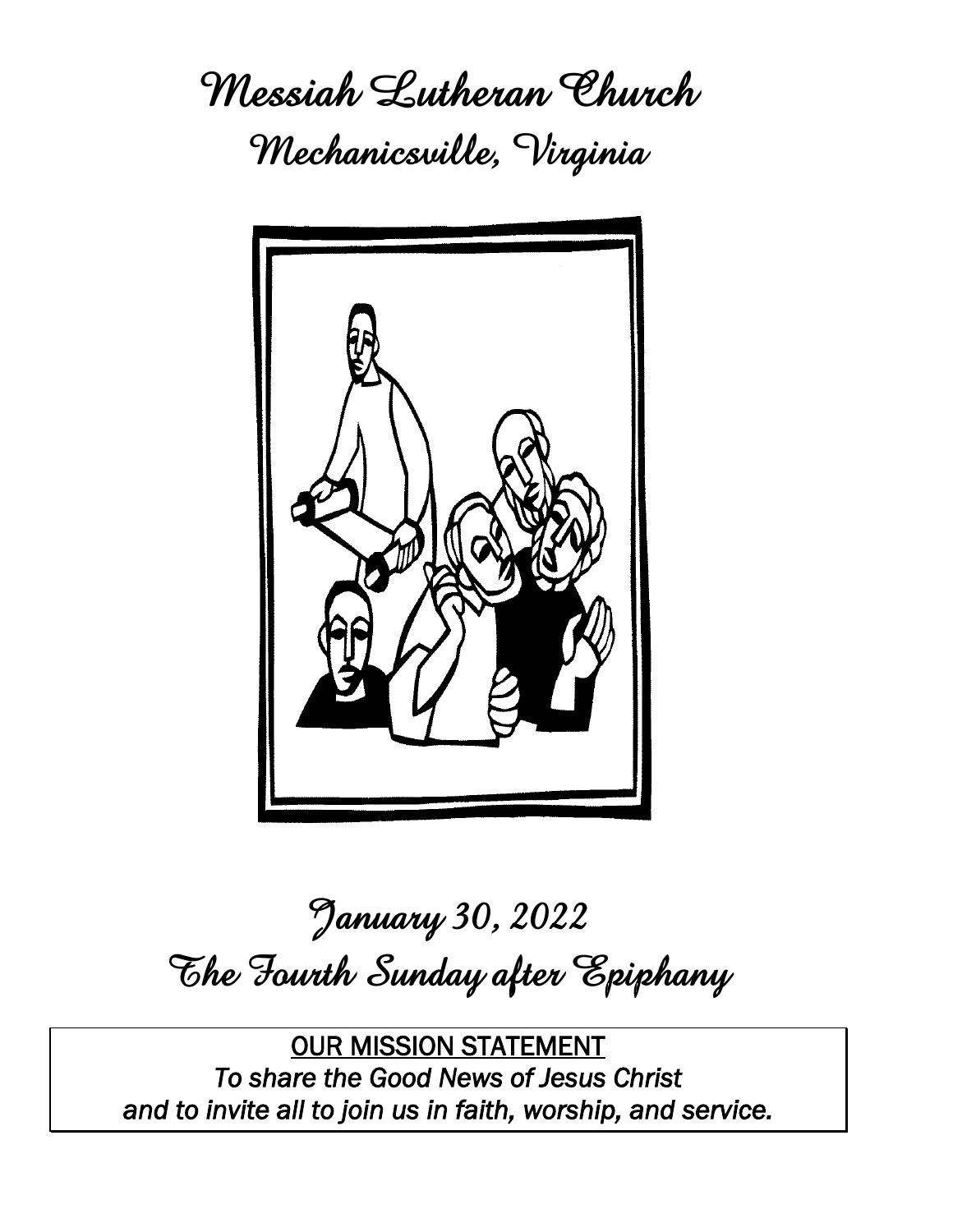The service will be livestreamed at 10:45 am on Messiah's FB page, and that video will be available later on the church website and YouTube. There is no pre-recording of the service on YouTube this week. Facebook link: https://www.facebook.com/MessiahMech/

# **MESSIAH LUTHERAN CHURCH**

8154 Atlee Road, Mechanicsville, VA 23111 Pastor: The Rev. Ryan Radtke

Church: (804) 746-7134; Email: MessiahMech@gmail.com; Website: MessiahMech.com

THE FOURTH SUNDAY AFTER EPIPHANY JANUARY 30, 2022

*\*Congregation standing*

#### **WELCOME AND ANNOUNCEMENTS**

*Welcome visitors! May the Spirit of Christ fill your heart as we worship today. You are invited to make Messiah your church home.*

# **\*CONFESSION AND FORGIVENESS**

- P: Blessed be the holy Trinity,  $\pm$  one God, who creates us, redeems us, and calls us by name.
- **C:** *Amen*
- P: Let us confess our sin in the presence of God and of one another.
- P: Most merciful God,
- **C:** *we confess that we have sinned against you and your beloved children. We have turned our faces away from your glory when it did not appear as we expected. We have rejected your word when it made us confront ourselves. We have failed to show hospitality to those you called us to welcome. Accept our repentance for the things we have done and the things we have left undone. For the sake of Jesus Christ, have mercy on us. Forgive us and lead us, that we may bathe in the glory of your Son born among us, and reflect your love for all creation. Amen***.**
- P: Rejoice in this good news: In  $\pm$  Christ Jesus, your sins are forgiven. You are descendants of the Most High, adopted into the household of Christ, and inheritors of eternal life. Live as freed and forgiven children of God.
- **C: Amen.**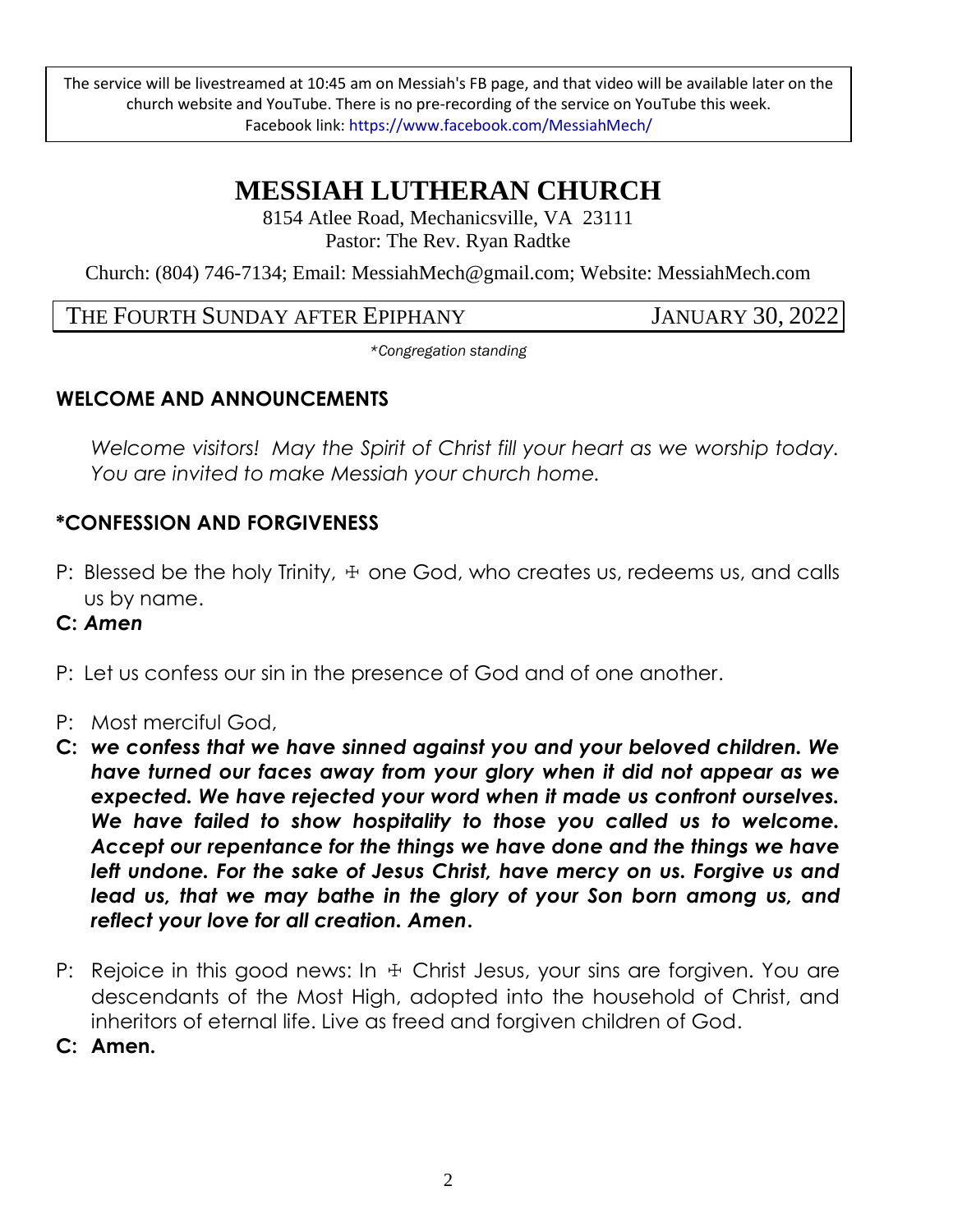#### **GATHERING SONG** *O Word of God Incarnate* **(ELW 514)**

O Word of God Incarnate



Text: William W. How, 1823-1897, alt. Music: MUNICH, Neuvermehrtes Gesangbuch, Meiningen, 1693

#### **\*THE GREETING**

- P: The grace of our Lord Jesus Christ, the love of God, and the communion of the Holy Spirit be with you all.
- **C:** *And also with you.*

#### **\*PRAYER OF THE DAY**

- P: Let us pray together:
- **C:** *Almighty and ever-living God, increase in us the gifts of faith, hope, and love; and that we may obtain what you promise, make us love what you command, through your Son, Jesus Christ, our Savior and Lord. Amen*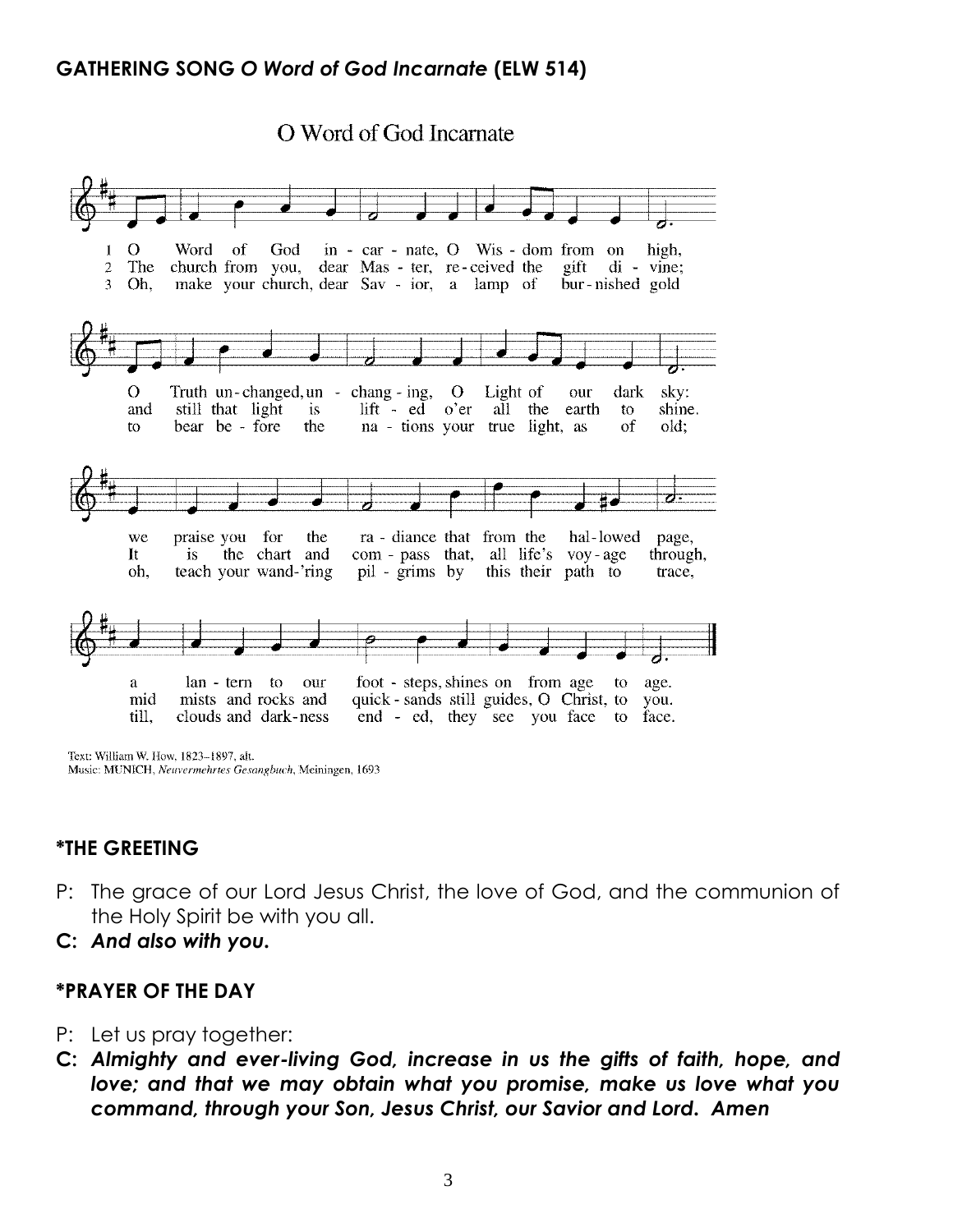#### **FIRST READING: Jeremiah 1:4-10**

A reading from Jeremiah.

*God calls Jeremiah to be a prophet and consecrates him in the womb. Jeremiah's task is to preach God's word amid the difficult political realities of his time, before the Babylonian exile. He is to make God known not only to Judah, but also to the nation.*

<sup>4</sup>Now the word of the LORD came to me saying,

<sup>5</sup>"Before I formed you in the womb I knew you,

and before you were born I consecrated you;

I appointed you a prophet to the nations."

<sup>6</sup>Then I said, "Ah, Lord GOD! Truly I do not know how to speak, for I am only a boy." 7But the LORD said to me,

"Do not say, 'I am only a boy';

for you shall go to all to whom I send you,

and you shall speak whatever I command you.

<sup>8</sup>Do not be afraid of them,

for I am with you to deliver you,

says the LORD."

<sup>9</sup>Then the LORD put out his hand and touched my mouth; and the LORD said to me,

"Now I have put my words in your mouth.

<sup>10</sup>See, today I appoint you over nations and over kingdoms,

to pluck up and to pull down,

to destroy and to overthrow,

to build and to plant."

L: The word of the Lord.

#### **C:** *Thanks be to God.*

# **SECOND LESSON: 1 Corinthians 13:1-13**

A reading from 1 Corinthians.

*Christians in Corinth prided themselves on their spiritual gifts. Paul reminds them that God gives us many gifts through the Holy Spirit, but the purpose behind all of them is love, the kind of love that God showed us in Jesus Christ.*

<sup>1</sup>If I speak in the tongues of mortals and of angels, but do not have love, I am a noisy gong or a clanging cymbal. 2And if I have prophetic powers, and understand all mysteries and all knowledge, and if I have all faith, so as to remove mountains, but do not have love, I am nothing. 3If I give away all my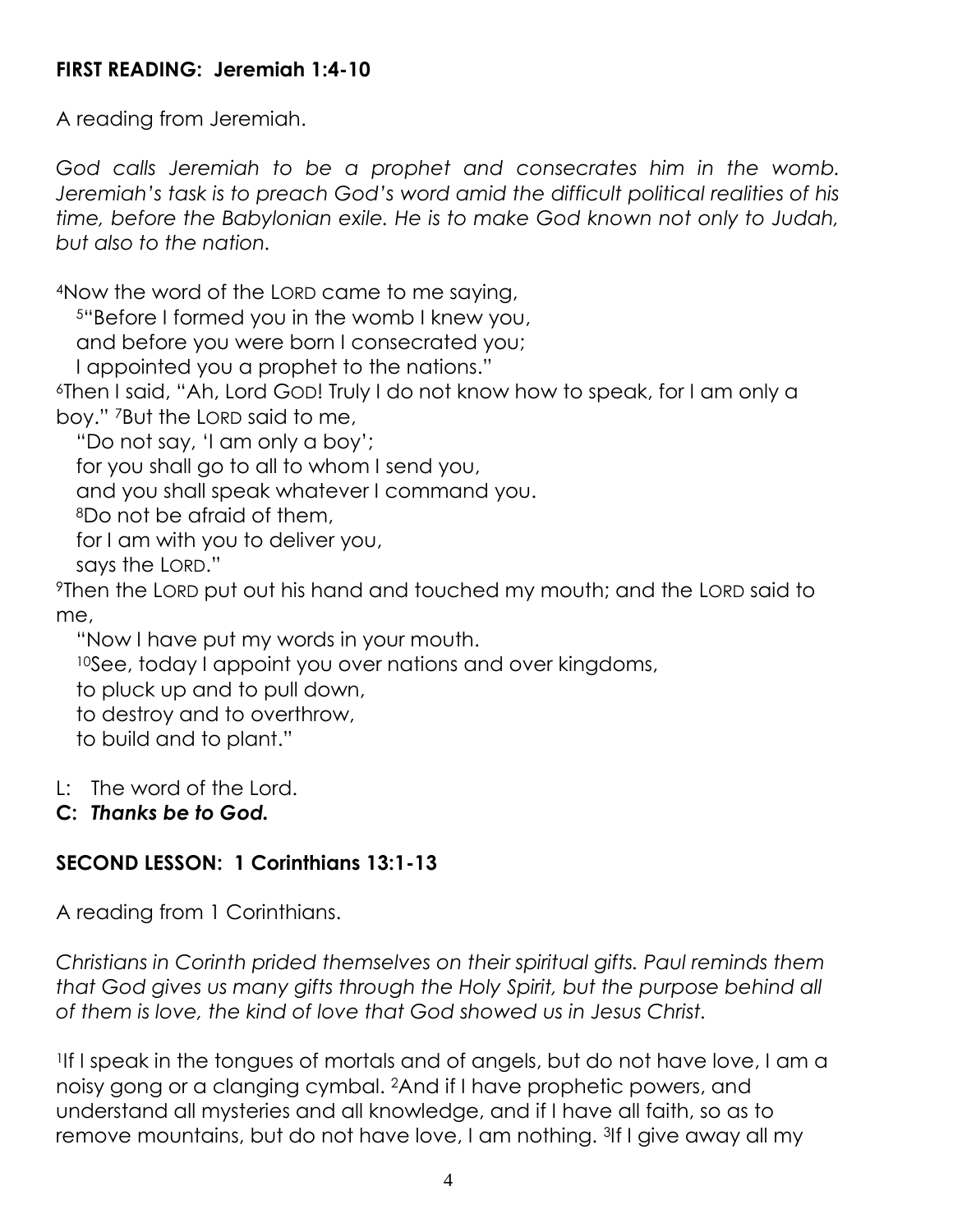possessions, and if I hand over my body so that I may boast, but do not have love, I gain nothing.

<sup>4</sup>Love is patient; love is kind; love is not envious or boastful or arrogant 5or rude. It does not insist on its own way; it is not irritable or resentful; <sup>6</sup>it does not rejoice in wrongdoing, but rejoices in the truth. 7It bears all things, believes all things, hopes all things, endures all things.

<sup>8</sup>Love never ends. But as for prophecies, they will come to an end; as for tongues, they will cease; as for knowledge, it will come to an end. 9For we know only in part, and we prophesy only in part; 10but when the complete comes, the partial will come to an end. 11When I was a child, I spoke like a child, I thought like a child, I reasoned like a child; when I became an adult, I put an end to childish ways. 12For now we see in a mirror, dimly, but then we will see face to face. Now I know only in part; then I will know fully, even as I have been fully known. 13And now faith, hope, and love abide, these three; and the greatest of these is love.

L: The word of the Lord.

**C:** *Thanks be to God.*

# **\*GOSPEL: Luke 4:21-30**

- P: The Holy Gospel according to Luke.
- **C:** *Glory to you, O Lord.*

*People in Jesus' hometown are initially pleased when he says that God will free the oppressed. Their pleasure turns to rage when he reminds them that God's prophetic mission typically pushes beyond human boundaries so that mercy and healing are extended to those regarded as outsiders.*

<sup>21</sup>Then [Jesus] began to say to [all in the synagogue in Nazareth,] "Today this scripture has been fulfilled in your hearing." <sup>22</sup>All spoke well of him and were amazed at the gracious words that came from his mouth. They said, "Is not this Joseph's son?" 23He said to them, "Doubtless you will quote to me this proverb, 'Doctor, cure yourself!' And you will say, 'Do here also in your hometown the things that we have heard you did at Capernaum.' " <sup>24</sup>And he said, "Truly I tell you, no prophet is accepted in the prophet's hometown. 25But the truth is, there were many widows in Israel in the time of Elijah, when the heaven was shut up three years and six months, and there was a severe famine over all the land; <sup>26</sup>yet Elijah was sent to none of them except to a widow at Zarephath in Sidon.  $27$ There were also many lepers in Israel in the time of the prophet Elisha, and none of them was cleansed except Naaman the Syrian." 28When they heard this, all in the synagogue were filled with rage. 29They got up, drove him out of the town, and led him to the brow of the hill on which their town was built, so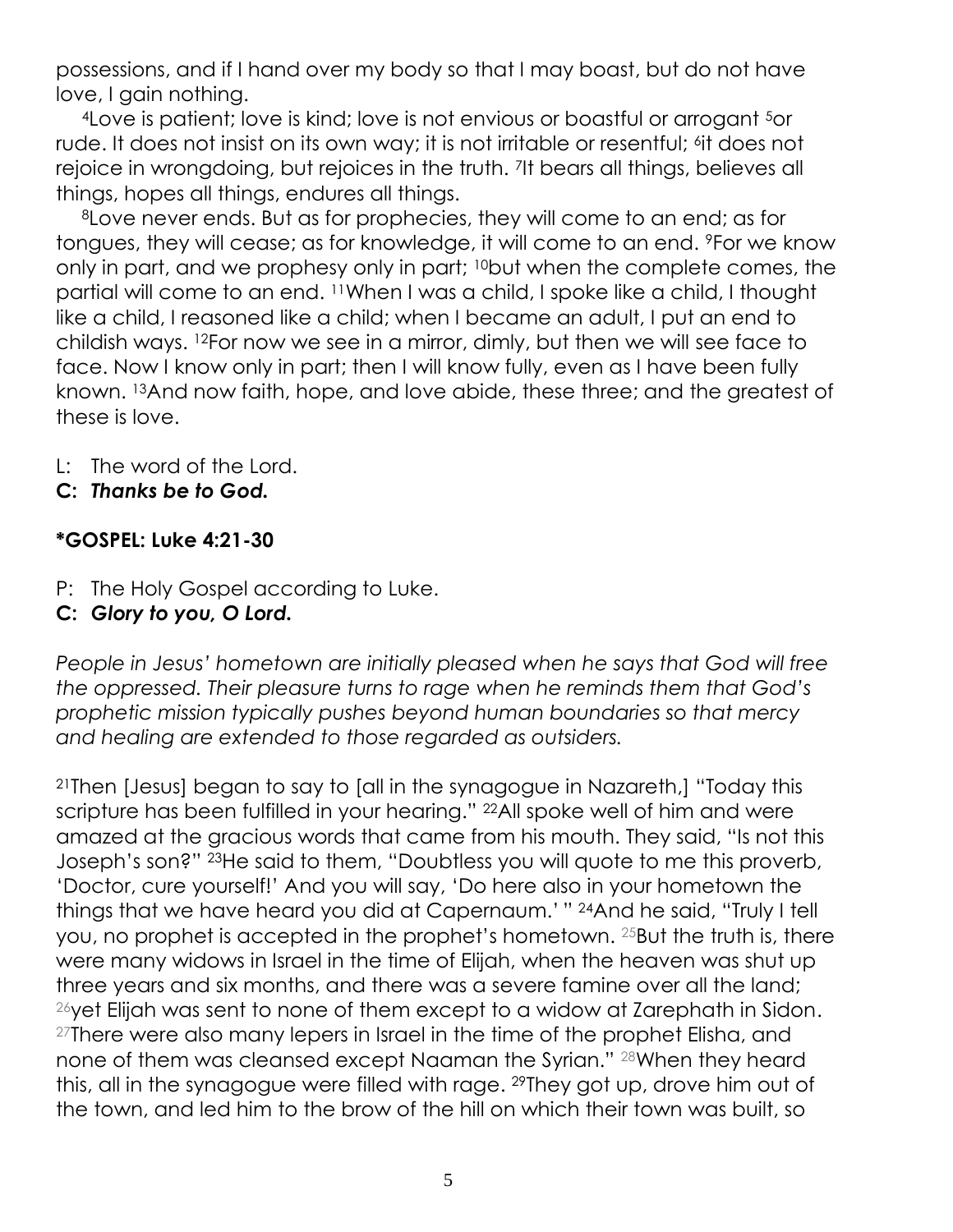that they might hurl him off the cliff. 30But he passed through the midst of them and went on his way.

- P: The Gospel of the Lord.
- **C:** *Praise to you, O Christ.*

#### **CHILDREN'S SERMON**

#### **SERMON Pastor Ryan Radtke**



Text: Mary A. Thomson, 1834-1923 Music: ANGELIC SONGS, James Walch, 1837-1901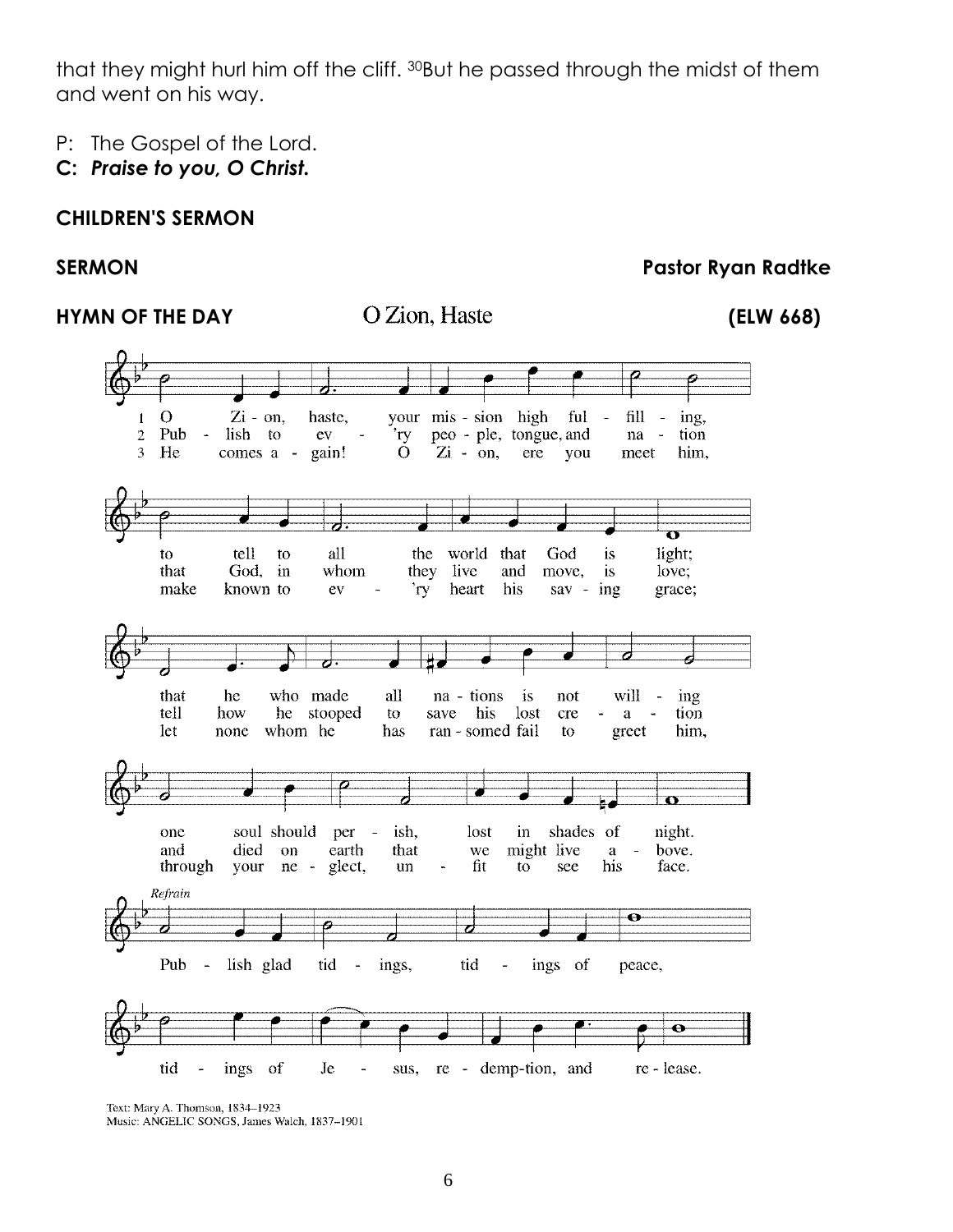# **CREED**

**I believe in God, the Father almighty, creator of heaven and earth. I believe in Jesus Christ, God's only Son, our Lord, who was conceived by the Holy Spirit, born of the virgin Mary, suffered under Pontius Pilate, was crucified, died, and was buried; he descended to the dead. On the third day he rose again; he ascended into heaven, he is seated at the right hand of the Father, and he will come to judge the living and the dead. I believe in the Holy Spirit, the holy catholic church, the communion of saints, the forgiveness of sins, the resurrection of the body, and the life everlasting. Amen.**

#### **\*PRAYERS**

- A: The Spirit of the Lord is poured out upon us in abundance; so we are bold to pray for the church, the world, and all that God has made. *[Brief silence]*
- A: Guide your church in the ways of faith, hope, and love. Cultivate ministries and communities of compassion that bear witness to your enduring presence among us. God of grace,
- **C:** *hear our prayer.*
- A: Teach us to live in humility on the earth. Curb arrogance that leads to destruction of natural resources and disregard for future generations. Inspire the work of scientists who urge us to live in harmony with your creation. God of grace,

#### **C:** *hear our prayer.*

A: You are the refuge of all who seek hope and freedom. Accompany immigrants, refugees, and asylum seekers who cross borders to find safety and opportunity. Embolden leaders to draft compassionate policies on behalf of migrants and those who assist them. God of grace,

#### **C:** *hear our prayer.*

- A: Love bears, believes, hopes, and endures all things. Comfort with your love all who are lonely, fearful, or brokenhearted. Sustain the hope of all those who suffer in body or spirit (*especially*). God of grace,
- **C:** *hear our prayer.*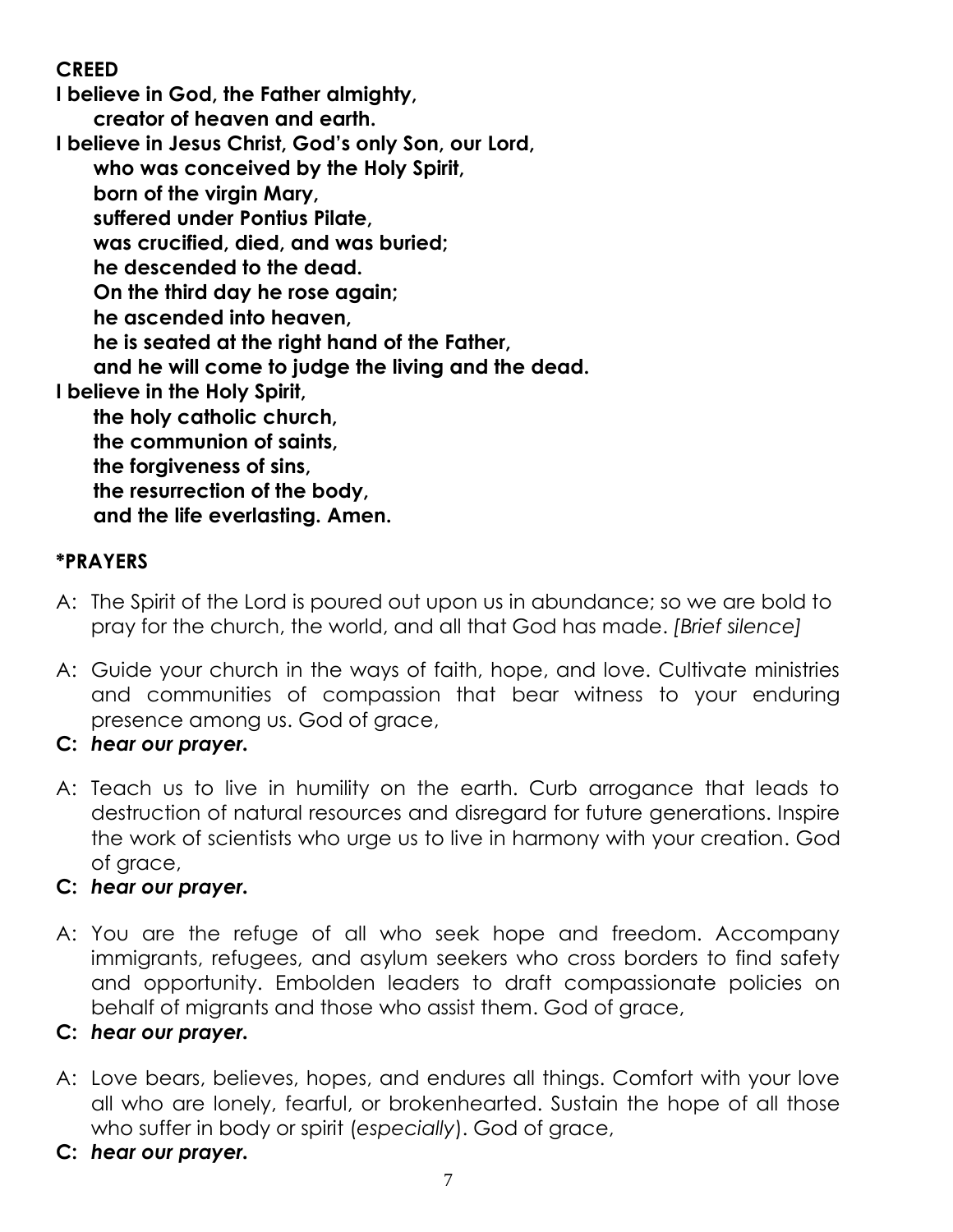A: Your grace falls upon young and old alike. Bless the gifts of children in this congregation and in this community. Give us humble hearts to follow their leadership. Inspire us with their laughter, their insight, and their curiosity. God of grace,

#### **C:** *hear our prayer.*

A: We praise you for those who have gone before us and now see you face to face. Abide with us in this mortal life until we rest in the arms of your neverending love. God of grace,

# **C:** *hear our prayer.*

- A: Heavenly Father, You have generously blessed us with families. Thank you for your guidance and protection. As you love and care for us, may we also always love and care for our families and keep them in our prayers. We pray this week for the Mason and McKenna families as well as our Messiah family. May You keep us all from danger and sickness and guard our hearts so that we are reminded of Your Grace. God of grace,
- **C:** *hear our prayer.*

*Here other intercessions may be offered.*

- A: Since we have such great hope in your promises, O God, we lift these and all of our prayers to you in confidence and faith; through Jesus Christ our Savior.
- **C:** *Amen***.**

# **OFFERING**

# **OFFERTORY PRAYER**

- A: Let us pray.
- **C:** *Blessed are you, O God, Sovereign of the universe. You offer us new beginnings and guide us on our journey. Lead us to your table, nourish us with this heavenly food, and prepare us to carry your love to a hungry world, in the name of Christ our light. Amen*

# **\*LORD'S PRAYER**

- P: Lord, remember us in your kingdom and teach us to pray.
- **C:** *Our Father, who art in heaven, hallowed be thy name, thy kingdom come, thy will be done, on earth as it is in heaven.*

8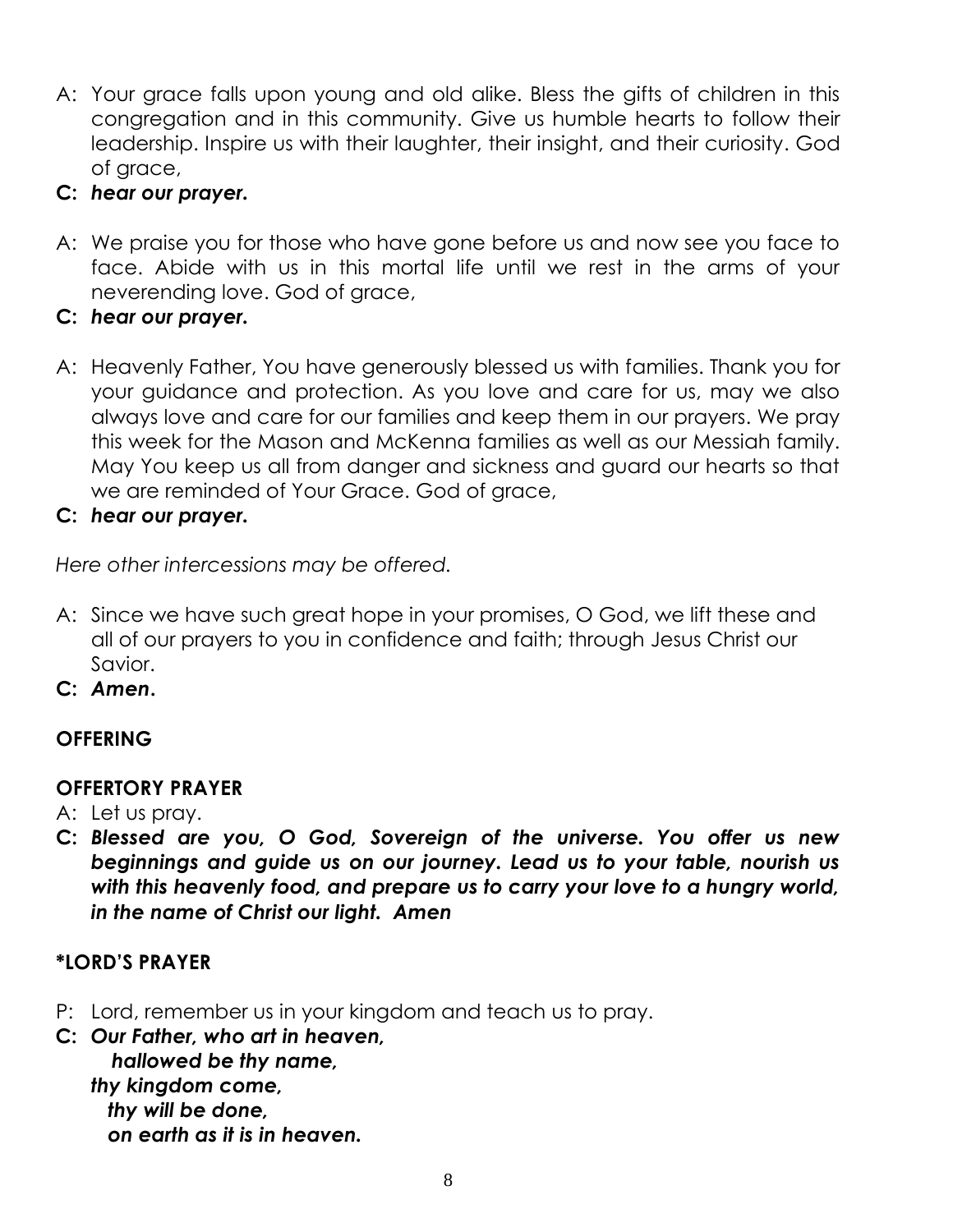*Give us this day our daily bread; and forgive us our trespasses, as we forgive those who trespass against us; and lead us not into temptation, but deliver us from evil. For thine is the kingdom, and the power, and the glory, forever and ever. Amen.*

#### **\*BLESSING**

- P: God, who leads you in pathways of righteousness, who rejoices over you, and who calls you by name,  $+$  bless your going out and your coming in, today and forever.
- **C:** *Amen*

#### **SENDING SONG** *Although I Speak with Angel's Tongue* **(ELW 644)**

Although I Speak with Angel's Tongue



Text: Andrew Donaldson, b. 1951 Music: O WALY WALY, English traditional Text © 1995 Andrew Donaldson

Duplication in any form prohibited without permission or valid license from copyright administrator.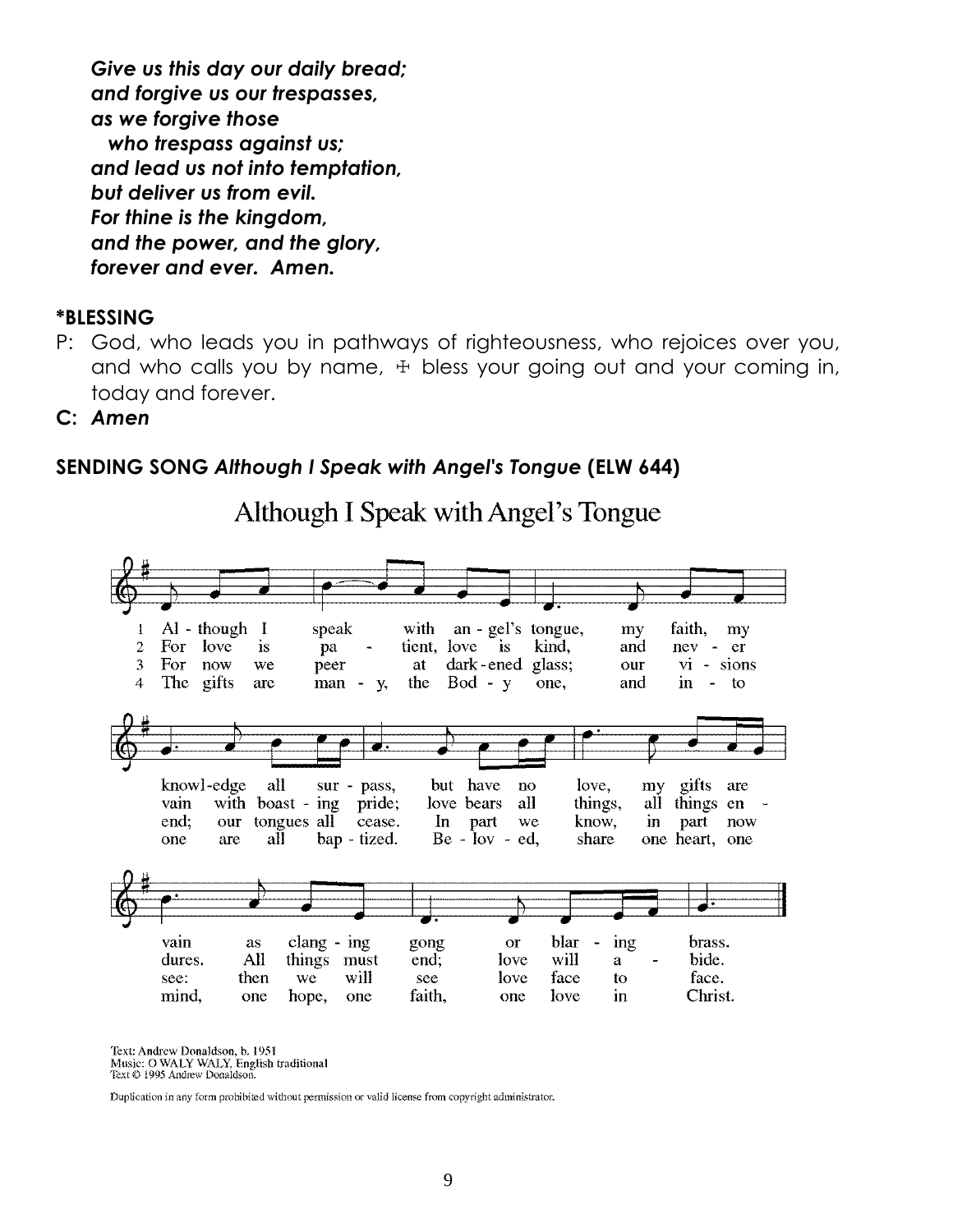#### **\*DISMISSAL**

A: Go in peace. Serve the Lord.

**C:** *Thanks be to God.*

# **POSTLUDE**

(Text used by permission of Augsburg Fortress license #11886-S)

\*\*\*\*\*\*\*\*\*\*\*\*\*\*\*\*\*\*\*\*\*\*\*\*\*\*\*\*\*\*\*\*\*\*\*\*\*\*\*\*\*\*\*\*\*\*\*\*\*\*\*\*\*\*\*\*\*\*\*\*\*\*\*\*\*\*\*\*\*\*\*\*\*\*\*\*\*\*\*\*\*\*

#### **WORSHIP ASSISTANTS – SUNDAY, January 30, 2022**

Pastor: The Rev. Ryan Radtke Pianist: Debbie Walker Live-stream Operator: Heather Williams

Altar Guild: Becky Collie & Linda Mahovtas Counters: Becky Collie & Leroy Deere

\*\*\*\*\*\*\*\*\*\*\*\*\*\*\*\*\*\*\*\*\*\*\*\*\*\*\*\*\*\*\*\*\*\*\*\*\*\*\*\*\*\*\*\*\*\*\*\*\*\*\*\*\*\*\*\*\*\*\*\*\*\*\*\*\*\*\*\*\*\*\*\*\*\*\*\*\*\*\*\*\*\*\*\*\*\*\*\*\*\*\*\*\*\*\*\*

**Announcements**

#### **PASTOR RYAN'S OFFICE HOURS**

Pastor Ryan will be mostly virtual this week, like everything else at church. Please call or email him to set up an appointment, at 507-360-7276 and/or messiahmechpr@gmail.com.

#### **WEEKLY FINANCIAL UPDATE**

Here is this week's information based on our 2022 budget.

- Contributions to the general fund averaged \$3,434.66 (down from \$4,428.00 through January 23, 2022).
- We are \$2,549.37 behind the year-to-date budget needs. (increasing from \$1,068.00
- Weekly budget need is \$4,072.

#### **CONGREGATION REPORTING MEETING (2/13/22)**

Our annual reporting meeting will take place on February 13th following our worship service. The back-up meeting date is the following Sunday, February 20th. Please plan to attend and learn about the active congregational life during 2021.